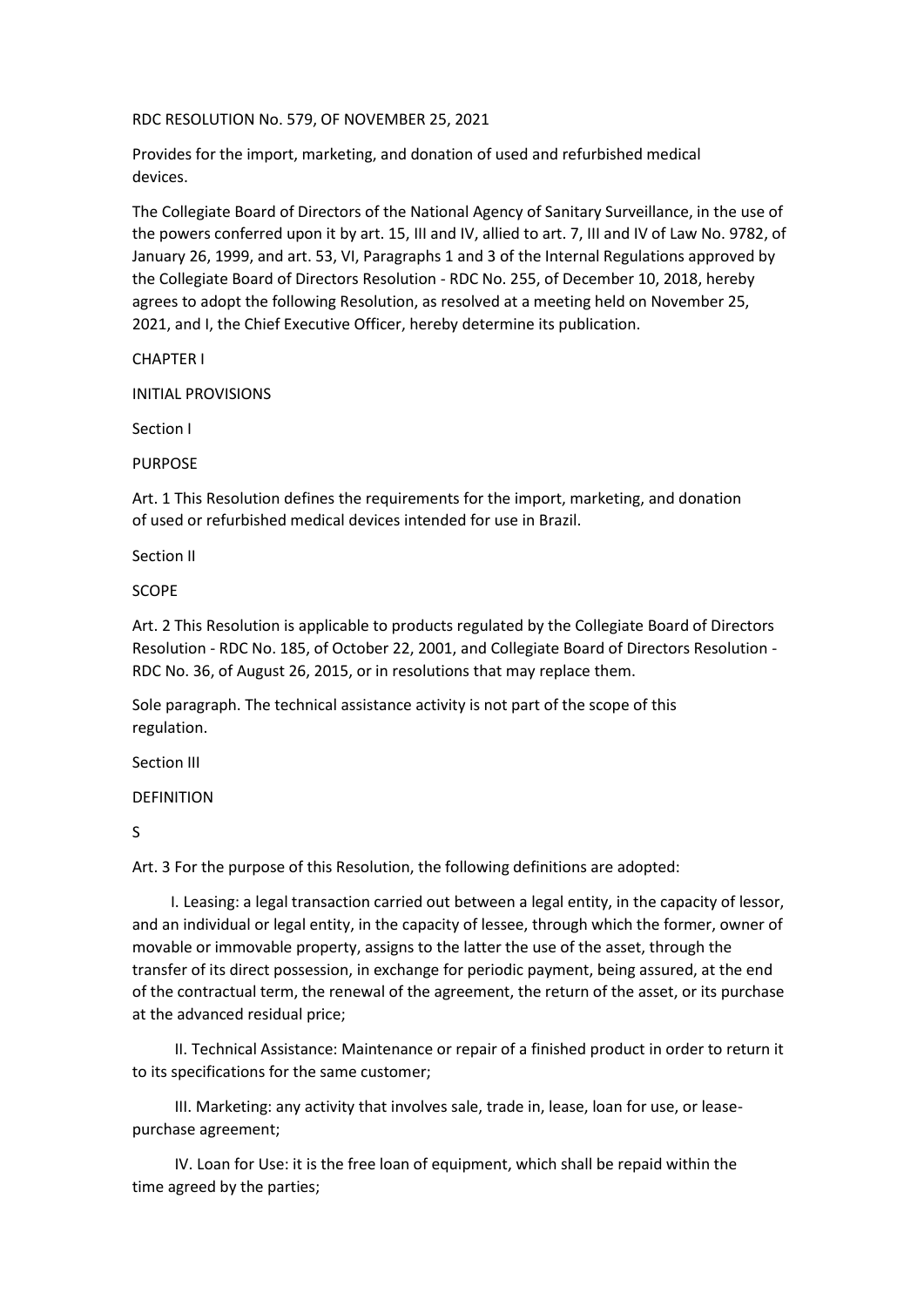V. Trade in: agreement entered into between creditor and debtor, through which the creditor consents to receive payment other than what is owed to it;

VI. Medical Device for lay use: medical device for personal use that does not depend on professional assistance or specialized training for its use, as specified in the product regularized by Anvisa;

VII. Medical Device for professional use: medical device that requires specialized training, support, or assistance from a health professional for its use, as specified by Anvisa;

VIII. Implantable Medical Device: any device, including those that are partially or fully absorbed, intended: a) to be fully introduced into the human body; or b) to replace an epithelial surface or the ocular surface, through clinical intervention, and intended to remain in this location after the intervention. An implantable device is also considered to be any device intended to be partially introduced into the human body through clinical intervention and to remain in this location after the intervention for a period of at least 30 days;

IX. Medical Device: any instrument, appliance, equipment, implant, in vitro diagnostic device, software, material, or other item, intended by the manufacturer to be used, alone or together, in human beings, for any of the following specific medical purposes: a) diagnosing, preventing, monitoring, treating (or alleviating) a disease; b) diagnosis, monitoring, treatment, or repair of an injury or disability; c) investigation, replacement, alteration of the anatomy, or of a physiological or pathological process or state; d) support or sustain life; e) childbirth control or support; f) provide information through in vitro examination of samples from the human body, including organ and tissue donations; g) and whose main intended action is not achieved by pharmacological, immunological, or metabolic means in the human body, but which can be aided in its intended action by such means. Notes: a) active products (equipment) specifically intended for cleaning, disinfecting, or sterilizing medical devices are considered medical devices; b) active products (equipment) indicated for aesthetic correction and beautification are considered medical devices;

X. Donation: a contract by which the donor, by liberality, freely transfers the equipment owned by it to the property of another person, the donee;

XI. Refurbished equipment: in vitro diagnostic equipment or instrument resulting from an industrial process carried out by the original manufacturer of the new product, by a company belonging to the same corporate group or by a company qualified and authorized by the original manufacturer specifically for this process, involving, when necessary: a) the repair, rework, replacement of worn-out parts and software/hardware upgrade of used products, to the extent necessary to determine the state of conservation of its components and parts; and b) the replacement of critical and/or worn-out components with new or refurbished components, so that the resulting refurbished asset will have operating, functioning and performance conditions equivalent to the specifications of the original new asset, including in terms of warranty;

XII. Regulated equipment: equipment or instrument for in vitro diagnostics registered or notified by Anvisa, in compliance with current health legislation;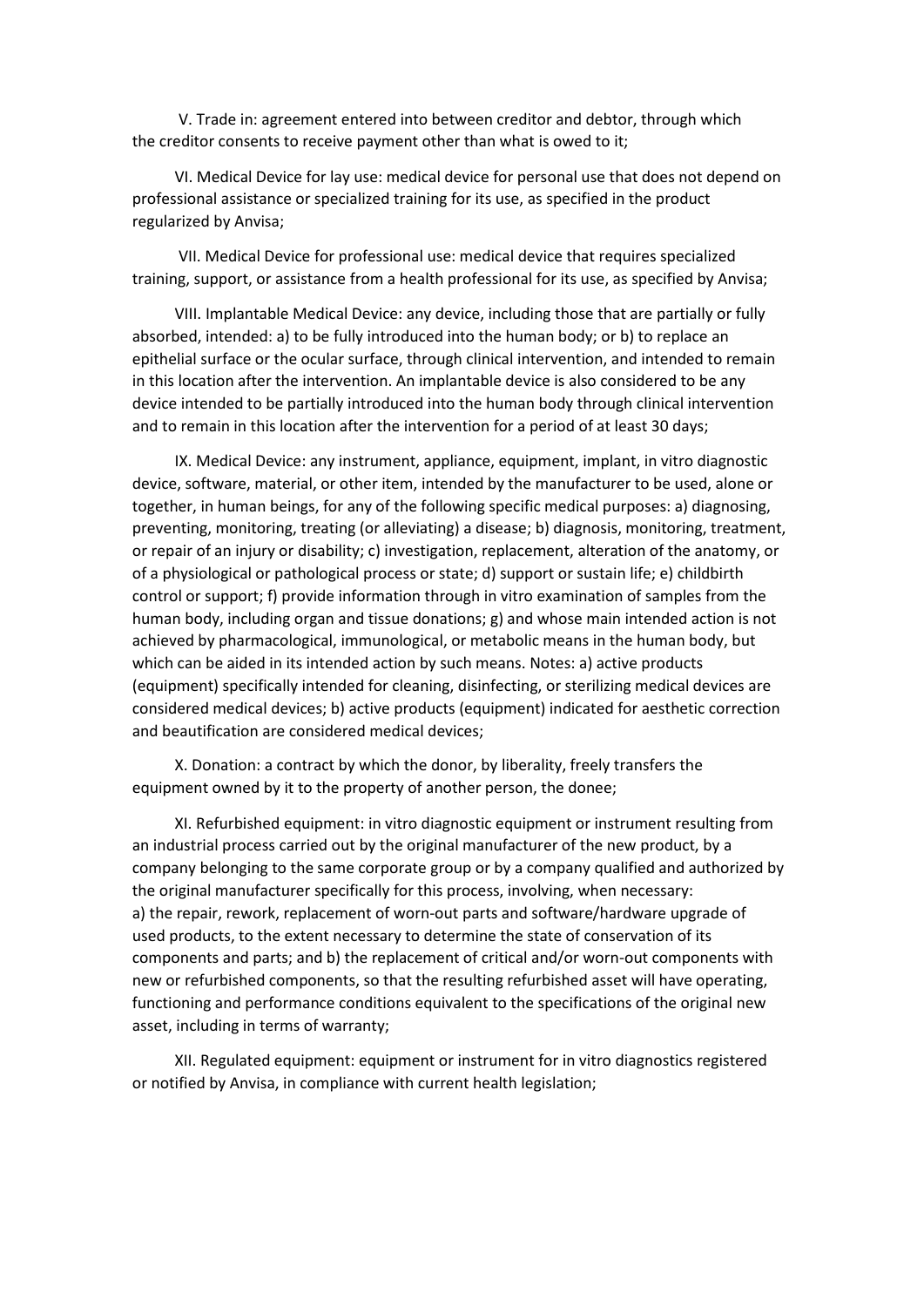XIII. Used equipment: equipment or instrument for in vitro diagnostics that has already been used, and that has not been subjected to any refurbishing process;

XIV. In vitro diagnostics instrument: equipment or device developed with the intention of being used as a medical device for in vitro diagnostics;

XV. Lease: contract whereby one of the parties assigns to the other the use and enjoyment of the medical equipment or in vitro diagnostic instrument, for a fixed or indefinite period, upon certain retribution;

XVI. Health service: activity in which assistance is provided to the individual or human population that may change their state of health, aiming at the prevention and diagnosis of diseases, treatment, recovery, aesthetics, or rehabilitation, compulsorily performed by health professionals, or under their supervision. Note: Activities that are not exclusive to health professionals, but that use the equipment covered in this Resolution in their practice, are equivalent to Health Services;

XVII. Manufacturing unit for refurbishing: establishment where the manufacturing or manufacturing stage of the refurbished equipment takes place;

XVIII. Sale: transfer of ownership of the equipment upon payment. CHAPTER II

## PROHIBITIONS

Art. 4 The import, marketing, and donation of used or refurbished medical devices that do not meet the criteria established in this Regulation are prohibited nationwide.

Sole paragraph. Used equipment that is intended exclusively for the refurbishing process nationwide can be imported, as provided by the Collegiate Board of Directors Resolution - RDC No. 81, of November 5, 2008, or in a resolution that may replace it.

Art. 5 The import, marketing, and donation of used or refurbished medical devices, which are classified as Implantable Medical Devices - DMI, are prohibited nationwide.

# CHAPTER III

## MARKETING AND DONATION OF USED EQUIPMENT

Art. 6 The marketing and donation of used equipment for professional or lay use that has been regularized by Anvisa is permitted.

Paragraph 1 Used equipment shall have an indelible tag preserved, in order to allow traceability and identification of its regularization number at Anvisa.

Paragraph 2 The marketing and donation of used equipment for professional use is only allowed to companies regularized by Anvisa through a Company Operating Authorization - AFE, with the activity of distributing medical devices and health services.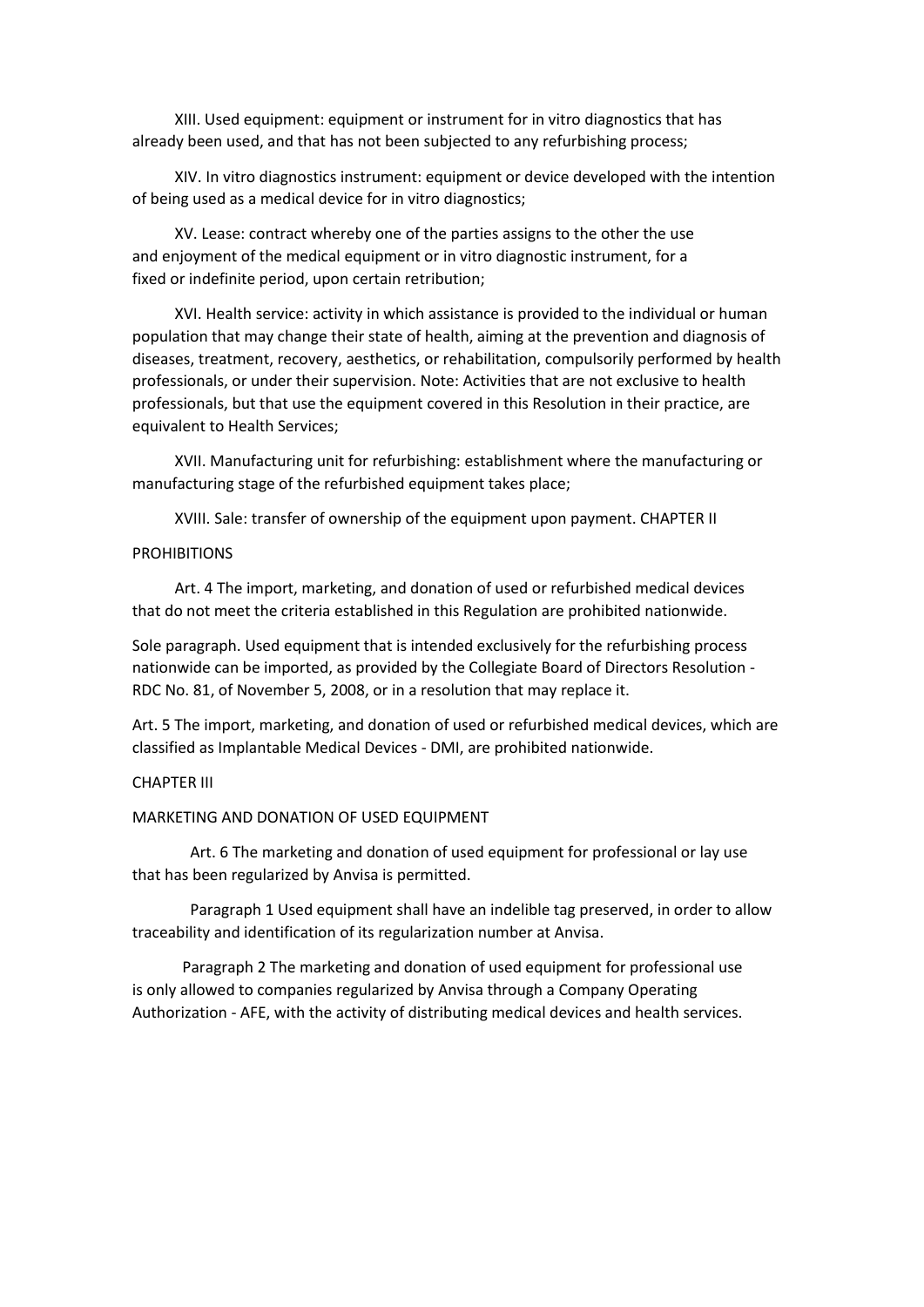Art. 7 Transportation requirements shall be guaranteed by the service or company that sells or donates the equipment, or by the service or company that receives it, as defined in an agreement between the parties.

Paragraph 1 The health service that receive it is responsible for complying with the installation requirements, ensuring the proper functioning of the equipment.

> Paragraph 2 Transportation and installation requirements shall follow the manufacturer's guidelines.

Art. 8 The health service or company that sells or donates used equipment for professional use, classified in risk classes I or II, pursuant to the classification provided by the Resolutions listed in art. 2 of this Resolution, is responsible for ensuring that it is only available for use after assessment by a professional holding a higher education degree, qualified and with proven technical expertise, with Technical Term of Responsibility - ART, guaranteeing the technical-operational and safety conditions.

Sole paragraph. The issuance of the Technical Term of Responsibility - ART is waived for the transfer of equipment between legal entities belonging to the same economic group, or between branches, without prejudice to the compliance with other obligations provided for in this regulation.

Art. 9 The health service that receives the used equipment for professional use referred to in this Resolution shall formally communicate such act to the company holding the notification or registration of the equipment with Anvisa, even if the regularization is not in force, within a period of up to thirty (30) days, counted from the receipt of the equipment.

Sole paragraph. The communication referred to in the head provision shall contain the name of the health service that receives the used equipment for professional use, the CNPJ (Corporate Taxpayer Registration), address, and the model and serial number of the equipment, being required to maintain the record of this act.

Art. 10. The health service that receives used equipment for professional use shall comply with the provisions established by the Collegiate Board of Directors Resolution - RDC No. 509, of May 27, 2021, which provides for the management of health technologies in healthcare establishments, or their replacements.

Art. 11. For the marketing and donation of used equipment for professional use classified in risk classes III or IV, pursuant to the classification provided for in the Resolutions listed in art. 2 of this Resolution, a technical report is required attesting that it complies with the technical specifications and conditions of use defined by the manufacturer.

Sole paragraph. Diagnostic or interventional radiology equipment, which comply with the Collegiate Board of Directors Resolution - RDC No. 330, of December 20, 2019, and its related Normative Instructions, or their replacements, are exempt from the technical report, provided that the assessment is performed by a professional holding a higher education degree, with the Technical Term of Responsibility - ART.

Art. 12. The leasing and loan for use company shall keep a record of equipment distribution, as well as preventive and corrective maintenances, observing the criteria for replacement and restocking of parts, calibrations and periodicity of actions, ensuring performance and traceability conditions.

Sole paragraph: For lease or loan for use activities, the compliance with the provisions of Art. 8 and 11 of this Resolution is waived.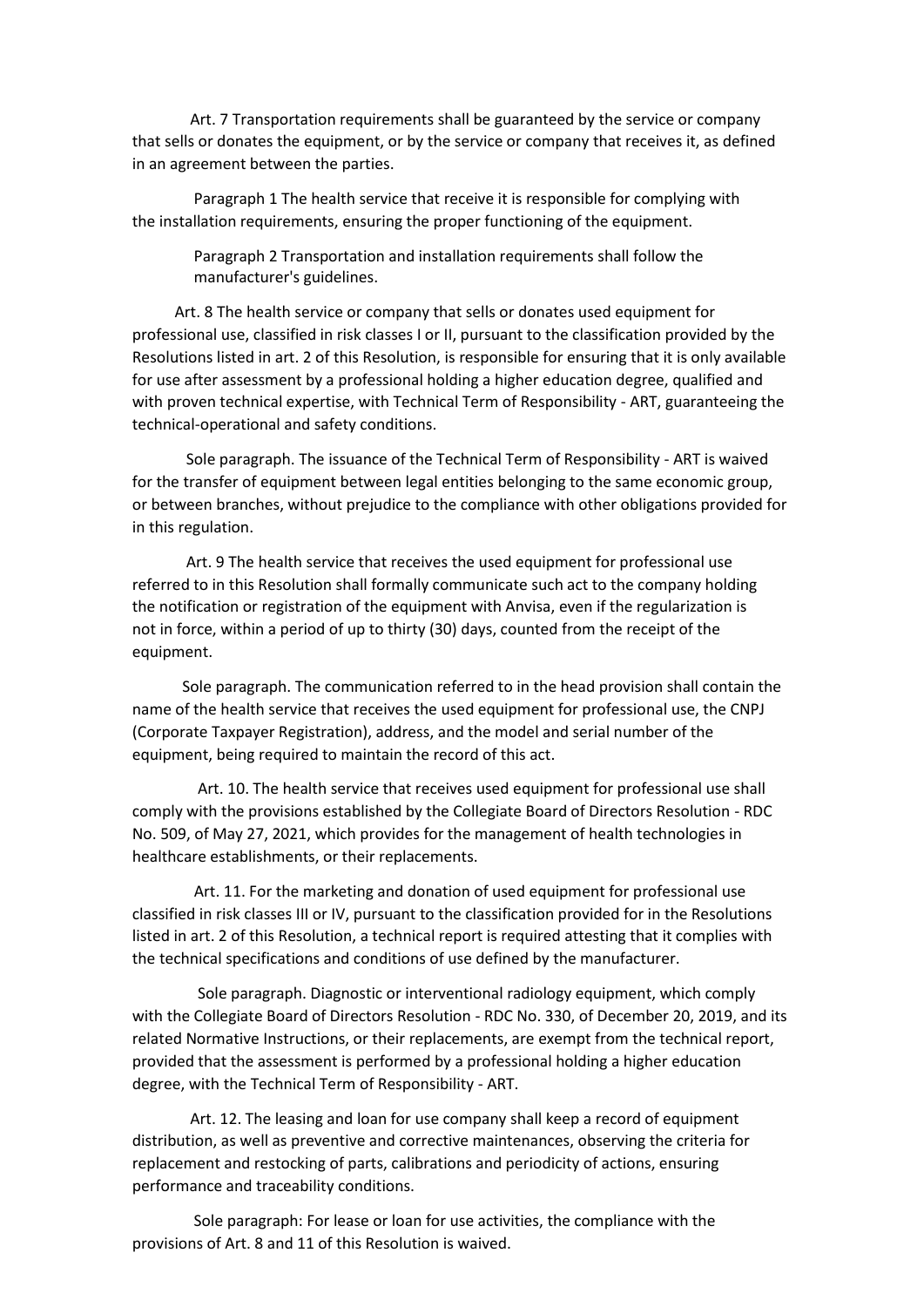## CHAPTER IV

## TECHNICAL REPORT FOR MARKETING AND DONATION OF

## USED EQUIPMENT

Art. 13. The issuance of a technical report for the marketing and donation of used equipment referred to in this Resolution is mandatory by the Brazilian company holding the notification or registration of the equipment with ANVISA, or by a company authorized by it, or by the manufacturer responsible for the equipment.

Art. 14. The technical report shall be prepared in Portuguese, providing, at least, the following information:

I. Equipment data: trade name, model, serial/batch number, registration number at Anvisa;

II. Owner's data of the assessed unit;

III. Data of the company that issued the technical report: trade name, address, CNPJ, telephone, identification, and registration number of the respective class council of the professional responsible for preparing the technical report;

IV. Issuance date of the technical report;

V. Clear and objective conclusion of the general condition of the unit assessed, informing whether or not it complies with the technical specifications and conditions of use defined by the manufacturer;

VI. General guidelines for correct transport and installation, highlighting specific requirements, when applicable, defined by the manufacturer.

Paragraph 1 At least two copies of the technical report shall be issued, one kept by the seller/donor, and the other by the company or health service that receives the equipment.

Paragraph 2 The transfer of equipment between legal entities belonging to the same economic group, or between branches, is exempt from the issuance of a technical report, without prejudice to the other obligations provided for in this regulation.

#### CHAPTER V

#### EQUIPMENT REFURBISHING

Art.15. The import, manufacture, and marketing of refurbished equipment with regularization by Anvisa in force are permitted.

Sole paragraph. The manufacturing unit for refurbishing shall be included in the regularization of the equipment with Anvisa.

Art. 16. Refurbished equipment that has its production line discontinued is exempt from the requirement of compulsory certification established by the Collegiate Board of Directors Resolution - RDC No. 549, of August 30, 2021, or its replacements.

Sole paragraph. It shall be submitted to the Anvisa area responsible for the regularization of the equipment, by means of a specific petition, a statement from the manufacturer informing the intention to maintain the refurbishing line.